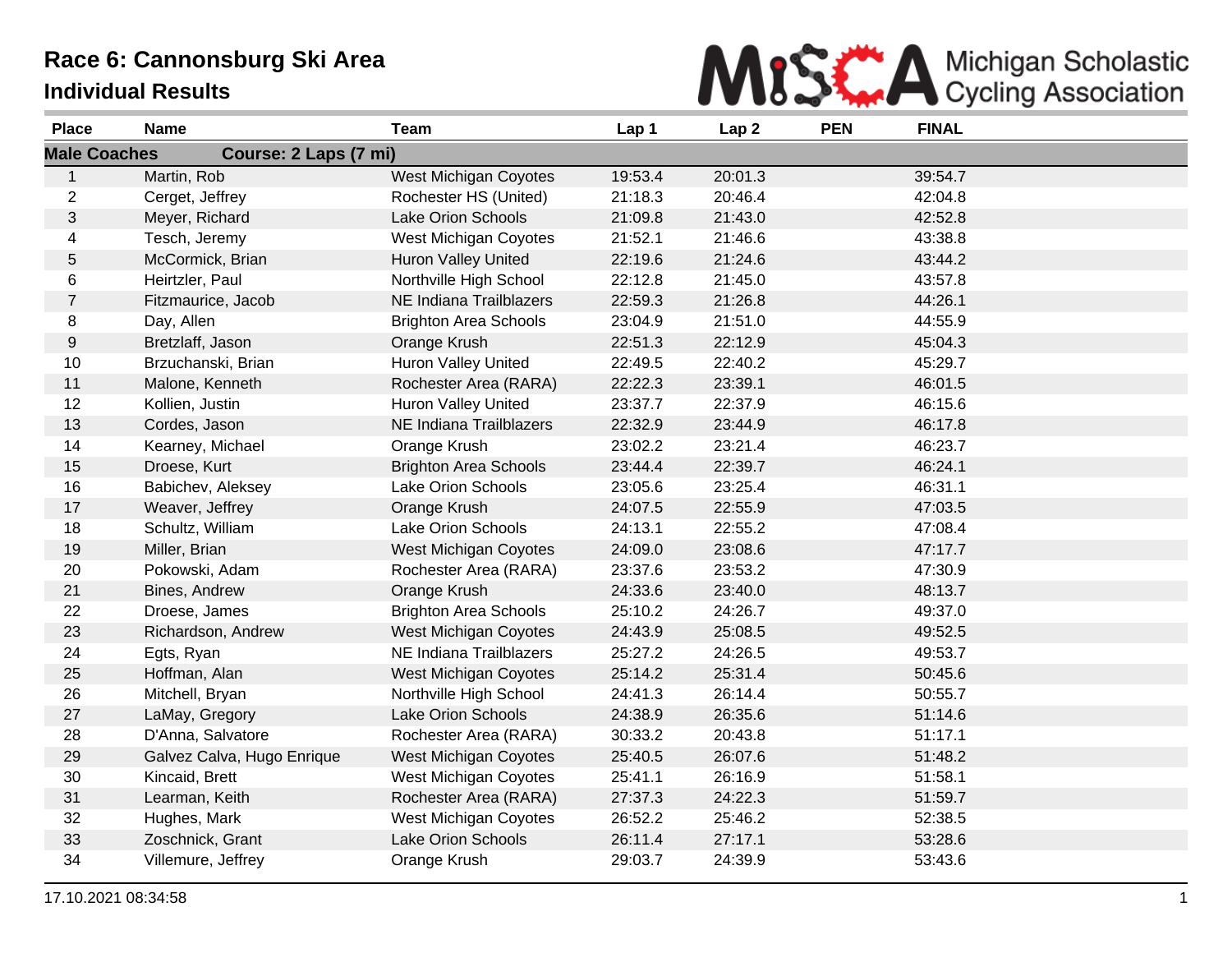## **Race 6: Cannonsburg Ski Area Individual Results**



| <b>Place</b> | <b>Name</b>            | <b>Team</b>                  | Lap 1   | Lap <sub>2</sub> | <b>PEN</b> | <b>FINAL</b> |
|--------------|------------------------|------------------------------|---------|------------------|------------|--------------|
| 35           | Laman, Gregory         | <b>Wheels In Motion</b>      | 29:14.4 | 24:49.6          |            | 54:04.1      |
| 36           | Beeson, John           | Wheels In Motion             | 29:11.4 | 24:53.2          |            | 54:04.6      |
| 37           | Reyes-Crespo, Edgardo  | Wheels In Motion             | 29:15.6 | 24:49.1          |            | 54:04.7      |
| 38           | Rodda, Gavin           | Rochester HS (United)        | 26:59.4 | 27:05.8          |            | 54:05.3      |
| 39           | Ruple, Robert          | <b>Lake Orion Schools</b>    | 26:56.8 | 27:09.3          |            | 54:06.1      |
| 40           | Rentrop, Torsten       | Rochester Area (RARA)        | 27:28.4 | 27:09.4          |            | 54:37.9      |
| 41           | Adkins, Aaron          | Orange Krush                 | 29:07.2 | 26:06.7          |            | 55:13.9      |
| 42           | Yessian, Matthew       | Orange Krush                 | 27:50.3 | 27:24.8          |            | 55:15.1      |
| 43           | Crane, Chuck           | <b>Huron Valley United</b>   | 28:39.5 | 26:48.4          |            | 55:27.9      |
| 44           | Mallory, Jason         | <b>Huron Valley United</b>   | 30:06.8 | 26:15.9          |            | 56:22.7      |
| 45           | Posler, Anthony        | Lake Orion Schools           | 28:04.4 | 28:23.7          |            | 56:28.1      |
| 46           | Landis, Brent          | Wheels In Motion             | 30:11.9 | 26:23.0          |            | 56:35.0      |
| 47           | Diamond, Joseph        | <b>Brighton Area Schools</b> | 29:21.1 | 27:17.7          |            | 56:38.8      |
| 48           | Boesch, Matthew        | Huron Valley United          | 28:10.8 | 28:38.9          |            | 56:49.7      |
| 49           | Weaver, Alan           | Rochester Area (RARA)        | 27:58.9 | 29:11.9          |            | 57:10.8      |
| 50           | Segerlind, David       | West Michigan Coyotes        | 30:15.8 | 27:01.1          |            | 57:17.0      |
| 51           | Luke, Jason            | Wheels In Motion             | 29:22.3 | 28:07.7          |            | 57:30.0      |
| 52           | Ahn, Christopher       | Lake Orion Schools           | 29:18.7 | 28:22.9          |            | 57:41.7      |
| 53           | Francese, Mark         | Lake Orion Schools           | 31:01.9 | 27:14.5          |            | 58:16.5      |
| 54           | Tidbury, Graham        | Huron Valley United          | 29:05.8 | 29:14.2          |            | 58:20.1      |
| 55           | Morgan, Bradley        | Lake Orion Schools           | 28:36.9 | 29:48.9          |            | 58:25.8      |
| 56           | McKee, John            | Orange Krush                 | 30:17.7 | 28:21.8          |            | 58:39.6      |
| 57           | Krasnov, Ivan          | Rochester Area (RARA)        | 29:17.3 | 29:28.4          |            | 58:45.8      |
| 58           | Hawes, Daniel          | Rochester HS (United)        | 30:18.8 | 28:31.0          |            | 58:49.9      |
| 59           | Morales, Jorge         | Rochester Area (RARA)        | 29:28.9 | 29:22.5          |            | 58:51.4      |
| 60           | Denby, Scott           | Northville High School       | 29:11.0 | 29:48.8          |            | 58:59.8      |
| 61           | Heusted, Jason         | <b>Huron Valley United</b>   | 29:19.5 | 29:45.3          |            | 59:04.8      |
| 62           | Dossey, William        | Rochester Area (RARA)        | 26:58.7 | 32:21.1          |            | 59:19.9      |
| 63           | Palumbo, Frank         | <b>Huron Valley United</b>   | 29:42.0 | 29:43.9          |            | 59:25.9      |
| 64           | Blazic, Erik           | Huron Valley United          | 30:19.5 | 30:32.9          |            | 1:00:52.5    |
| 65           | Park, Jeffry           | <b>Huron Valley United</b>   | 30:56.9 | 30:31.2          |            | 1:01:28.1    |
| 66           | Pitcock, Dana          | <b>Lake Orion Schools</b>    | 30:31.6 | 31:01.1          |            | 1:01:32.7    |
| 67           | Neubauer Jr., Clifford | Rochester Area (RARA)        | 32:50.0 | 32:42.4          |            | 1:05:32.4    |
| 68           | Trudeau, Jason         | Lake Orion Schools           | 32:44.5 | 34:28.5          |            | 1:07:13.0    |
| 69           | Catalano, Michael      | Rochester Area (RARA)        | 32:56.5 | 35:17.0          |            | 1:08:13.6    |